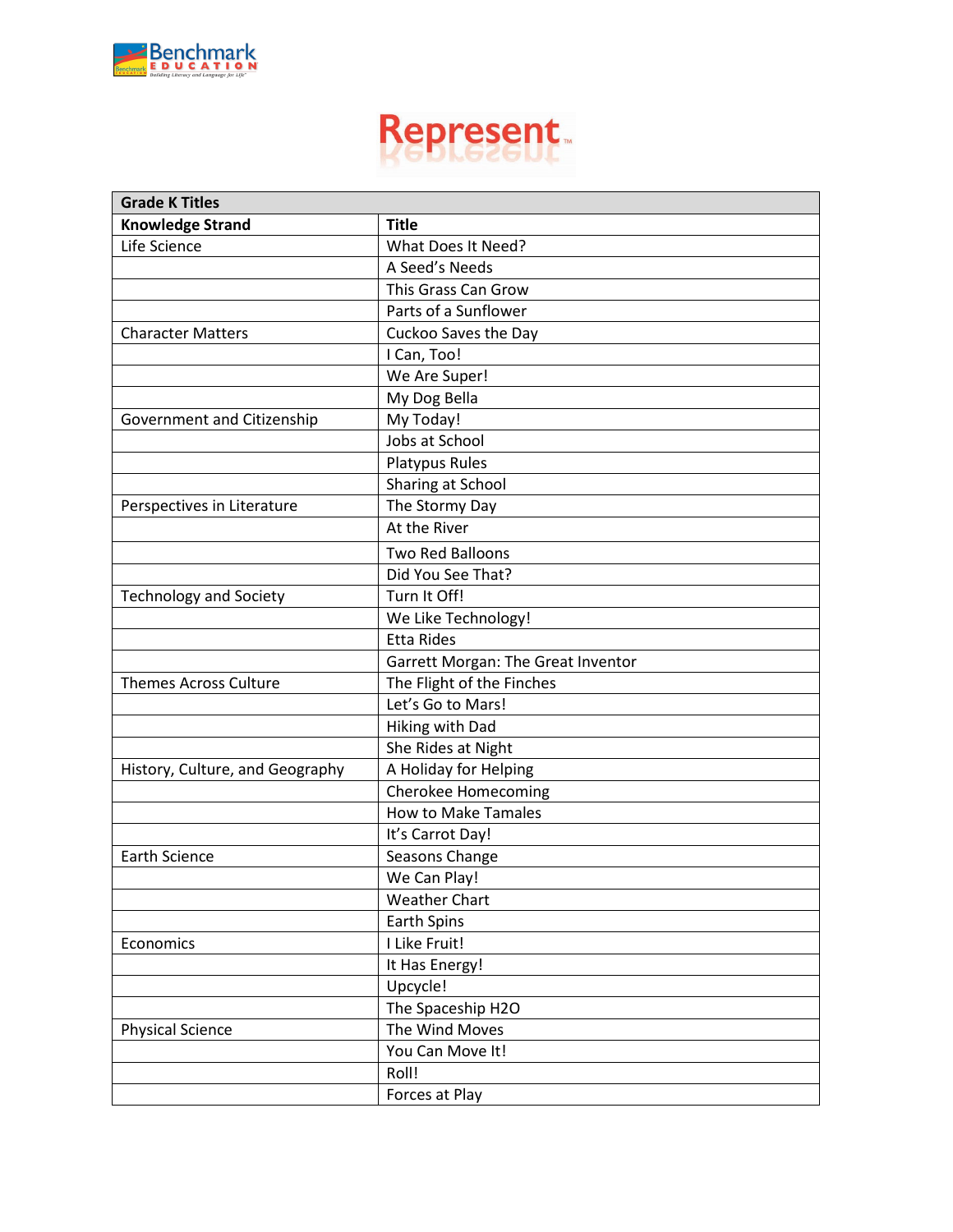

| <b>Grade 1 Titles</b>         |                                                             |
|-------------------------------|-------------------------------------------------------------|
| <b>Knowledge Strand</b>       | <b>Title</b>                                                |
| Life Science                  | The Mangrove and the Mudskipper                             |
|                               | Smallest Friends: Haiku                                     |
|                               | The Spunky Spotted Salamanders                              |
|                               | Maríposas in Flight                                         |
|                               | Dr. Janaki Ammal Kakkat: The Sugar Scientist                |
|                               | <b>Protecting Coral Reefs</b>                               |
| <b>Character Matters</b>      | Scary                                                       |
|                               | Stop, Roti, Stop!                                           |
|                               | Not a Word to Anyone                                        |
|                               | Hiss! Growl! Meow!                                          |
|                               | Jack and the Best Neighbor                                  |
|                               | Downtown in My Town                                         |
| Government and Citizenship    | We Can Vote                                                 |
|                               | A Good Deed                                                 |
|                               | A Community for Kids                                        |
|                               | What Is a Government?                                       |
|                               | New Rules for New York                                      |
|                               | Honor Flight                                                |
| Perspectives in Literature    | Cisco's Surprise                                            |
|                               | Koyukon Fish Camp                                           |
|                               | Parade Day                                                  |
|                               | Dog Gone                                                    |
|                               | The Mystery of the Missing Parakeet                         |
|                               | One Grain of Rice: A Fable from China                       |
| <b>Technology and Society</b> | The ABCs of ASL                                             |
|                               | How to Build a Tablet Stand                                 |
|                               | The Problem with Robots                                     |
|                               | Go, Go, Goji: My Life as a Service Dog                      |
|                               | Paper Elevator                                              |
|                               | Mapping to Success: The Story of Dr. Gladys Brown West, GPS |
|                               | Pioneer                                                     |
| <b>Themes Across Culture</b>  | Dani's Talent                                               |
|                               | Cisco, Millie, and the Rainy Day                            |
|                               | Play Ball, Brobot!                                          |
|                               | Frog Choir                                                  |
|                               | Chebon's Antique Store Adventure                            |
|                               | Captain Carla                                               |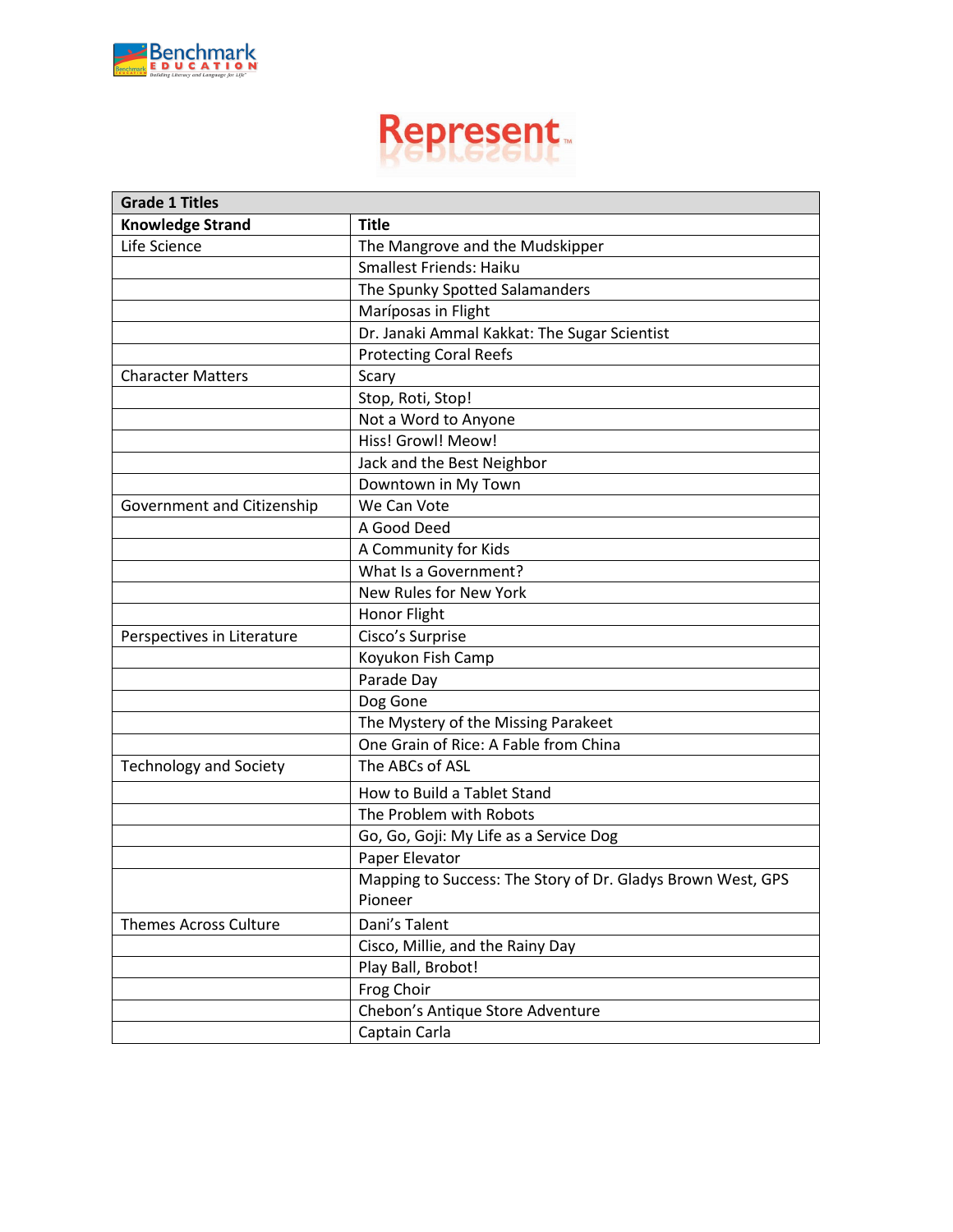

| <b>Grade 1 Titles, continued</b> |                                          |
|----------------------------------|------------------------------------------|
| <b>Knowledge Strand</b>          | <b>Title</b>                             |
| History, Culture, and Geography  | I Love Tet!                              |
|                                  | A Trick for Joha                         |
|                                  | <b>Bronzeville: Growing and Changing</b> |
|                                  | Cathay Williams: Buffalo Soldier         |
|                                  | Women in Flight                          |
|                                  | 10,000 Men Named George                  |
| <b>Earth Science</b>             | Earth's Hemispheres                      |
|                                  | The Night Sky                            |
|                                  | To the Moon and Back                     |
|                                  | <b>Brandon's Meteorite</b>               |
|                                  | Serena M. Auñón-Chancellor: Space Hero   |
|                                  | Rami Saves the Day                       |
| Economics                        | Shep's Something Special                 |
|                                  | Wangari Maathai: The Mother of Trees     |
|                                  | <b>Kids Taking Care of Business</b>      |
|                                  | Abuela's Tour Bus                        |
|                                  | The Pickle Man of Orchard Street         |
|                                  | <b>Explore the Grand Bazaar</b>          |
| <b>Physical Science</b>          | A Walk to the Bridge                     |
|                                  | How Does Light Travel?                   |
|                                  | Lighthouses Around the World             |
|                                  | <b>Feel the Music</b>                    |
|                                  | <b>Shadow Puppets</b>                    |
|                                  | <b>Sound Travels</b>                     |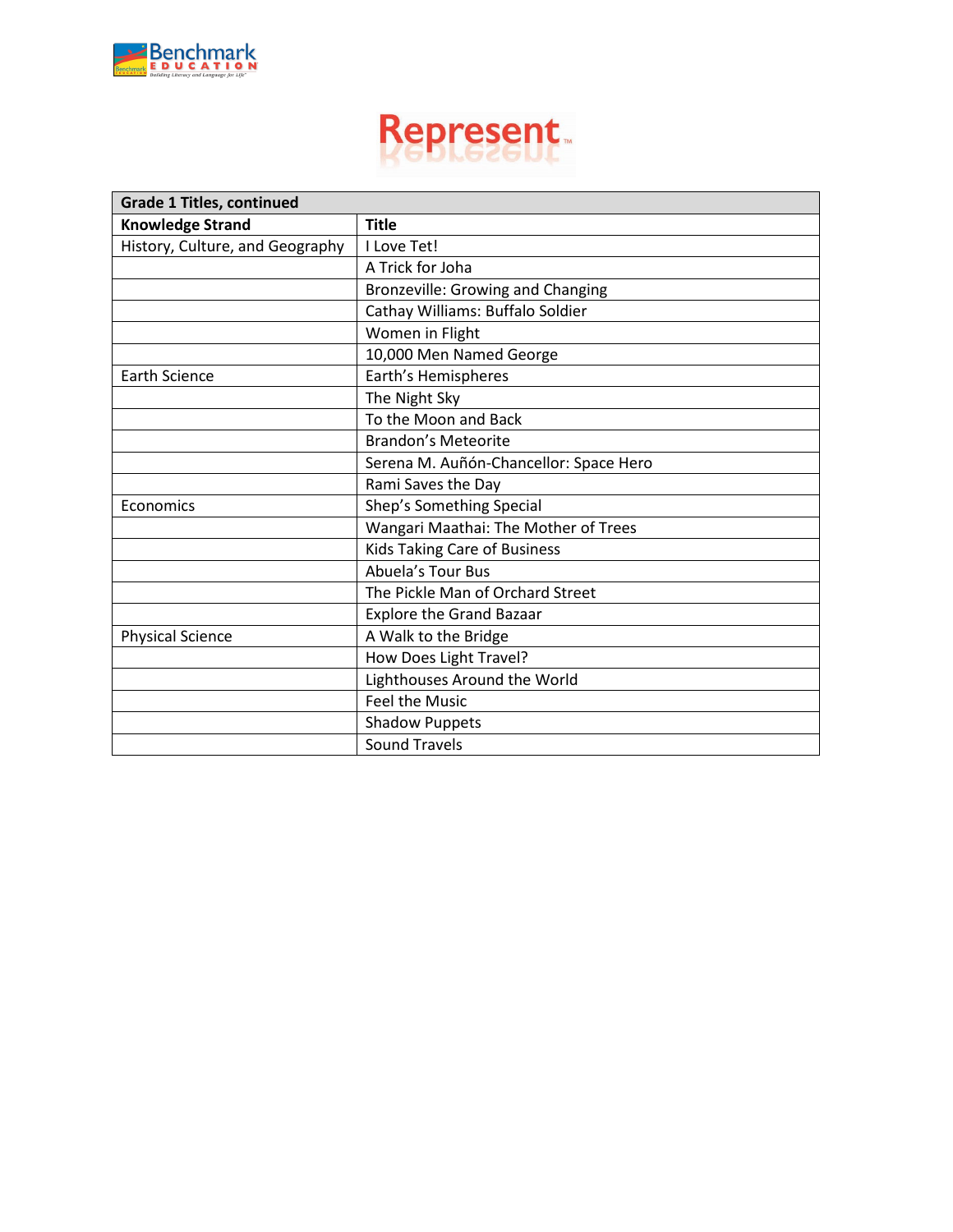

| <b>Grade 2 Titles</b>           |                                                       |
|---------------------------------|-------------------------------------------------------|
| <b>Knowledge Strand</b>         | <b>Title</b>                                          |
| Life Science                    | Animal Expert: Roger Arliner Young                    |
|                                 | Chloee and the Search for the Ivory-Billed Woodpecker |
|                                 | Discovering Fossils in China                          |
| <b>Character Matters</b>        | The Amazing Maze                                      |
|                                 | The Stubborn Gator                                    |
|                                 | The Alux of Sayil                                     |
| Government & Citizenship        | John Lewis: My American Hero                          |
|                                 | <b>Before Rosa Parks</b>                              |
|                                 | Ruth Bader Ginsburg: Fighting for Fairer Laws         |
| Perspectives in Literature      | Ride, Jamie Ride                                      |
|                                 | Sparks the Dragon                                     |
|                                 | Juan and the Fishpond                                 |
| <b>Technology and Society</b>   | Light It Up: The Life of Lewis Latimer                |
|                                 | I'm Anna Du: The Microplastics Girl                   |
|                                 | Be an Engineer                                        |
| <b>Themes Across Culture</b>    | Haasini's Lost Smile                                  |
|                                 | Ganesha and the Moon                                  |
|                                 | The Roosters and the Eagle                            |
| History, Culture, and Geography | Weeksville: Discovering a Historical Community        |
|                                 | Women March to Equality                               |
|                                 | <b>Understanding Place Names</b>                      |
| <b>Earth Science</b>            | Clouds                                                |
|                                 | <b>Frozen Earth</b>                                   |
|                                 | The Wind and the Waves                                |
| Economics                       | The Travels of a \$10 Bill                            |
|                                 | Why We Buy What We Buy                                |
|                                 | Hawaiian Canoes: Past, Present, Future                |
| <b>Physical Science</b>         | March Haiku                                           |
|                                 | Hot Air Balloons: Up and Away!                        |
|                                 | Aguados on Ice!                                       |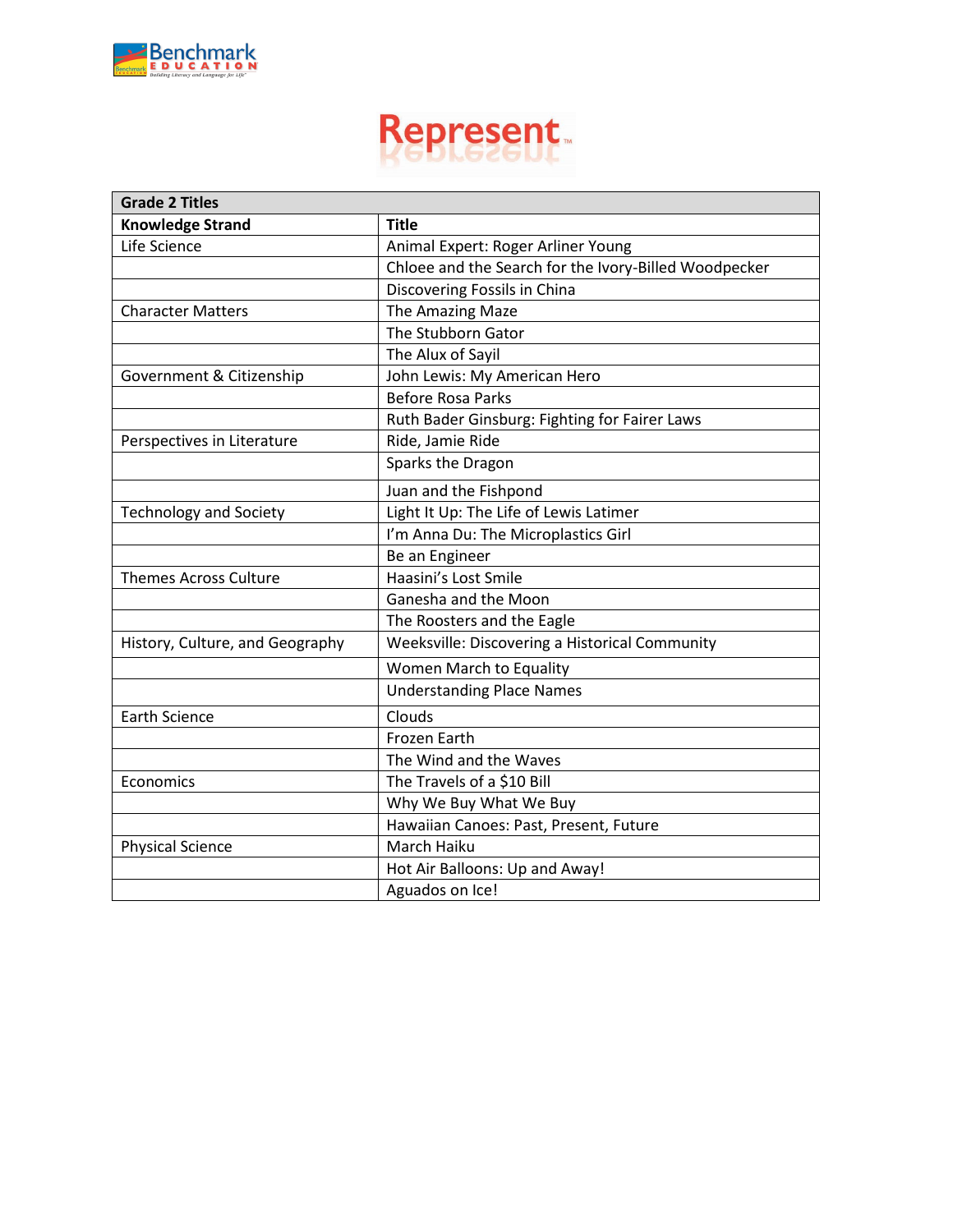

| <b>Grade 3 Titles</b>           |                                                                          |
|---------------------------------|--------------------------------------------------------------------------|
| <b>Knowledge Strand</b>         | <b>Title</b>                                                             |
| Life Science                    | Zebras on the Run                                                        |
| <b>Character Matters</b>        | Ijapa the Tortoise: Yoruba Folktales from West Africa                    |
|                                 | <b>Fables from the Panchatantra</b>                                      |
| Government & Citizenship        | Senator Daniel Inouye                                                    |
|                                 | Emma Lazarus: A Writer Who Fought Injustice                              |
| Perspectives in Literature      | Game to 7                                                                |
|                                 | Something Is Out There!                                                  |
| <b>Technology and Society</b>   | Fighting for Our Rights*                                                 |
|                                 | Building a New World: Architects Julia Morgan, Norma                     |
|                                 | Merrick Sklarek, and Zaha Hadid                                          |
| <b>Themes Across Culture</b>    | Naila Makes Ma'amoul                                                     |
|                                 | The Children of Huracán                                                  |
| History, Culture, and Geography | Dr. Feng Shan Ho: A Hidden Hero*                                         |
|                                 | Leaving Laureltown                                                       |
|                                 | ¡Boricua! The Puerto Rican People and Their Migration to<br>the U.S. $*$ |
| <b>Earth Science</b>            | <b>Floating Schools</b>                                                  |
|                                 | Diego Investigates: Plastic Pollution                                    |
| Economics                       | Welcome to the Brathood                                                  |
|                                 | Heart of the Community                                                   |
| <b>Physical Science</b>         | Tech-Savvy Solutions: Making a More Accessible World*                    |
|                                 | Ariana and the Hidden Qanat                                              |
|                                 | Designing a Brighter Future                                              |

\*Titles may be subject to change.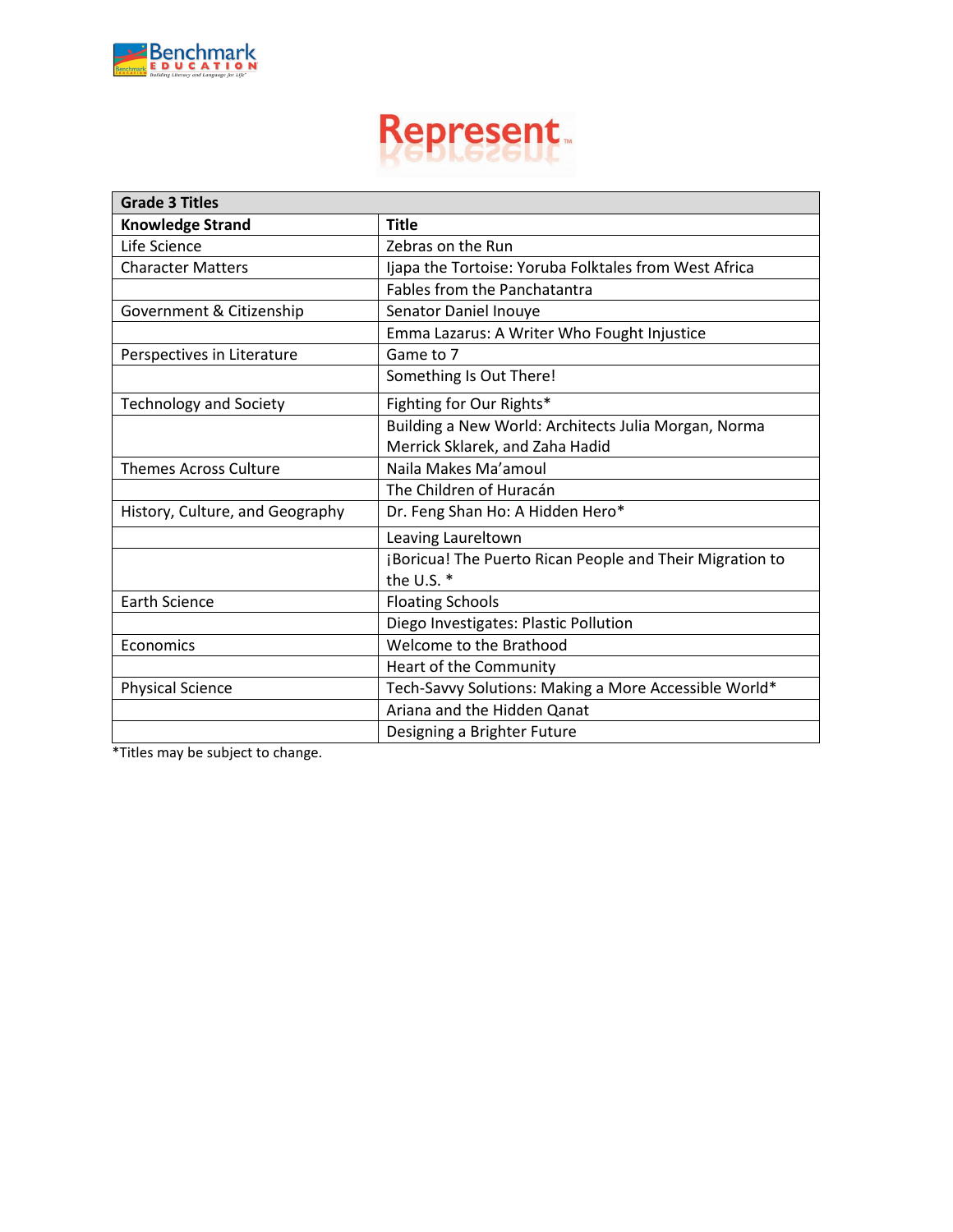

| <b>Title</b>                                        |
|-----------------------------------------------------|
| <b>Deadly Cone Snails</b>                           |
| Deer People of the Arctic                           |
| A Camping We Will Gomez                             |
| Lark's Journey                                      |
| Still Strong. Still Here: A Trail of Tears Story*   |
| Linda's Fight                                       |
| The Creature of Aquapolis                           |
| Action on E-Waste                                   |
| Three Buffalo                                       |
| Face Off                                            |
| Ellen Garrison Jackson: Daring to Take a Stand*     |
| Finding Refuge: Fleeing the Nazis and Starting Over |
| <b>Tornado Alley</b>                                |
| <b>Cities in Danger</b>                             |
| The Baseball Debate                                 |
| Amar Bose: Hearing the Future*                      |
|                                                     |

\*Titles may be subject to change.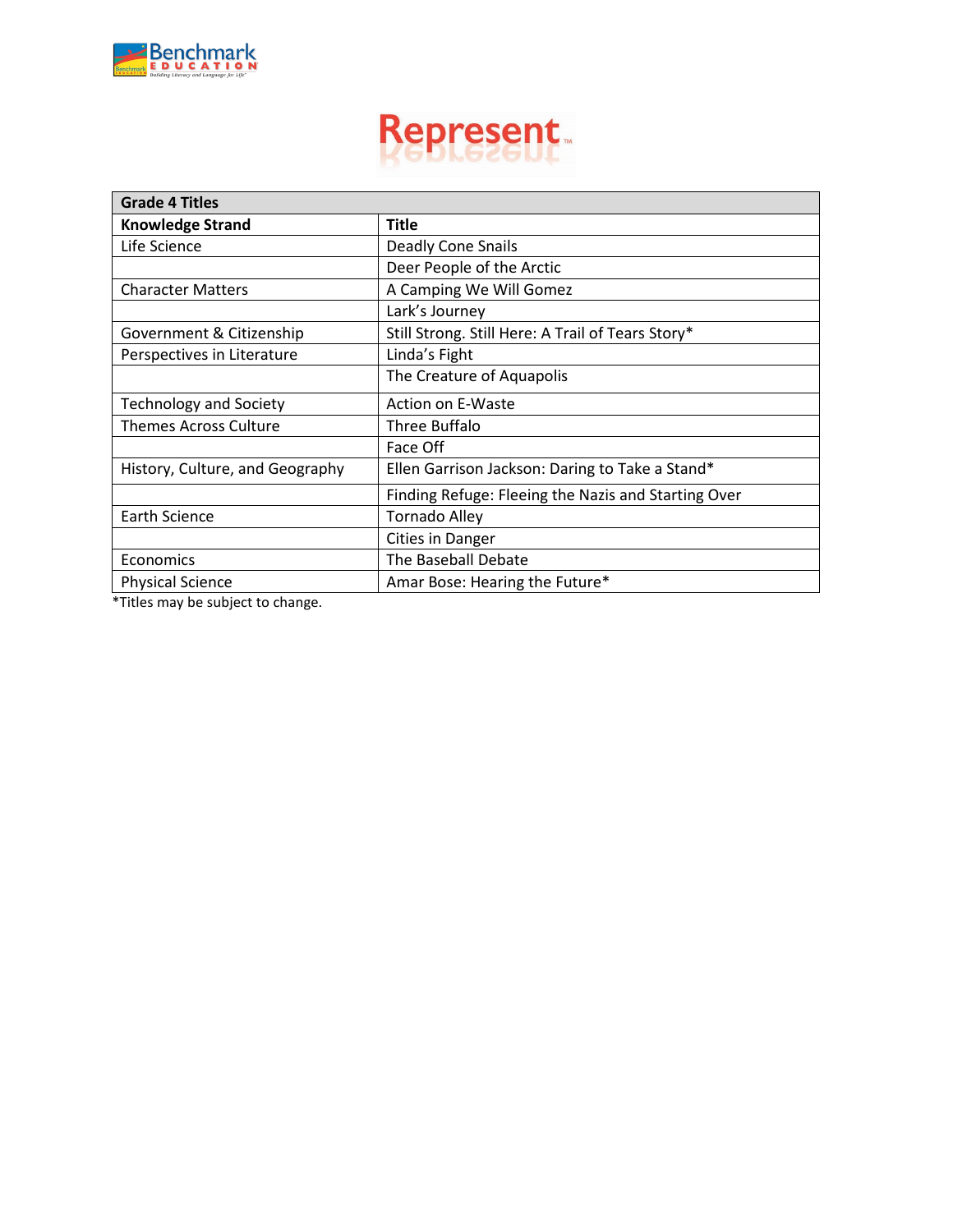

| <b>Grade 5 Titles</b>           |                                                        |
|---------------------------------|--------------------------------------------------------|
| <b>Knowledge Strand</b>         | <b>Title</b>                                           |
| Life Science                    | Preserving Plants: Yesterday, Today, and Tomorrow      |
| <b>Character Matters</b>        | The Franklin Observer                                  |
|                                 | Alpha's Circle                                         |
| Government & Citizenship        | The Process of Democracy: Changing Unjust Laws         |
|                                 | Changing the Constitution                              |
| Perspectives in Literature      | Manogies                                               |
| <b>Technology and Society</b>   | The Empire State Building: A Race to the Sky           |
|                                 | The Tulsa Massacre*                                    |
| <b>Themes Across Culture</b>    | The Stolen Stone                                       |
| History, Culture, and Geography | Blackburn Escape*                                      |
|                                 | The Courage to Create Music: Performing an Opera Under |
|                                 | the Shadow of the Nazis                                |
| Earth Science                   | The Oasis                                              |
| Economics                       | <b>Trash 2 Transit</b>                                 |
|                                 | Mapping America: The Effects of Redlining              |
| <b>Physical Science</b>         | I Hate Science                                         |
|                                 | <b>Starwatchers: Native American Space Scientists</b>  |

\*Titles may be subject to change